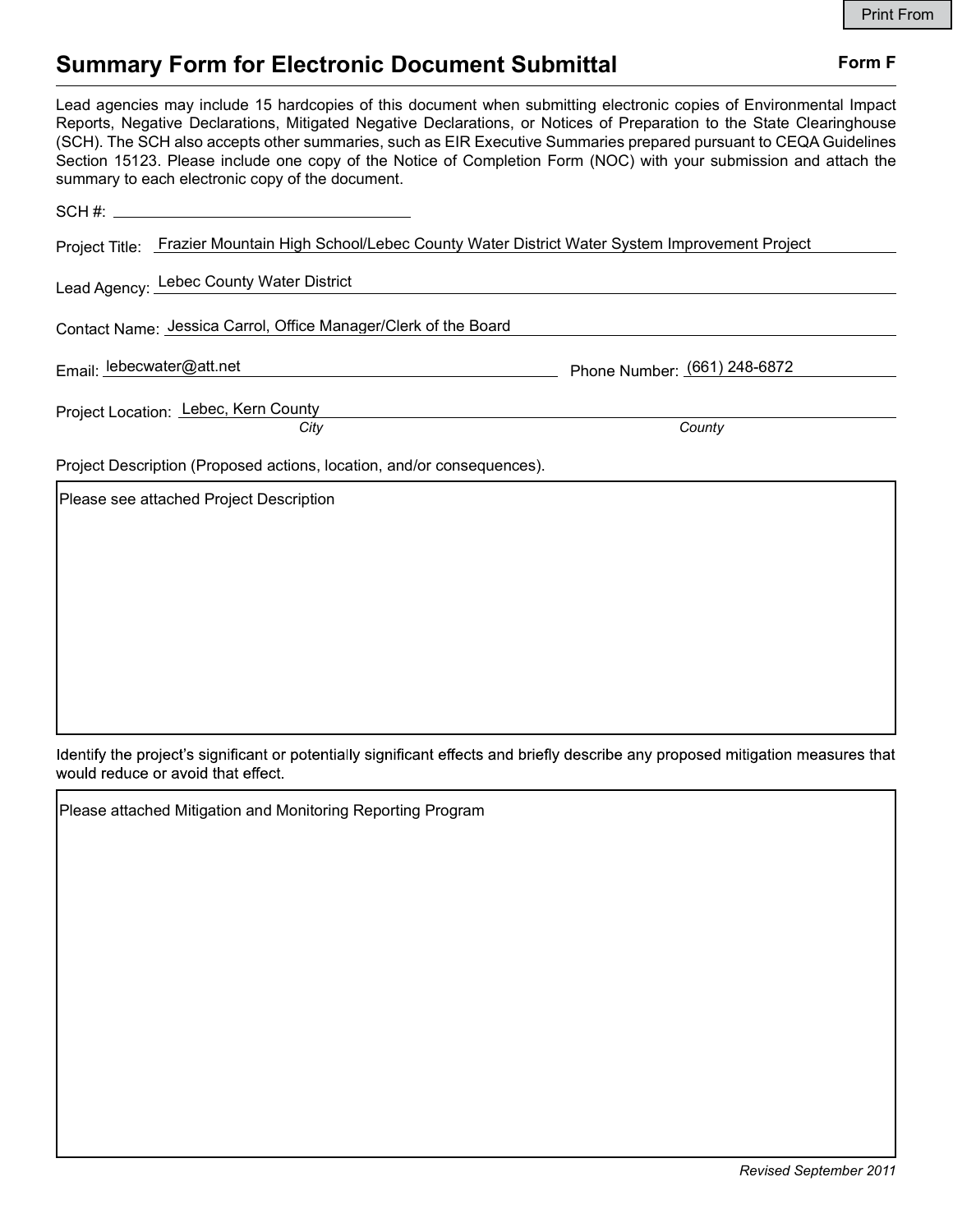If applicable, describe any of the project's areas of controversy known to the Lead Agency, including issues raised by agencies and the public.

None

Provide a list of the responsible or trustee agencies for the project.

None.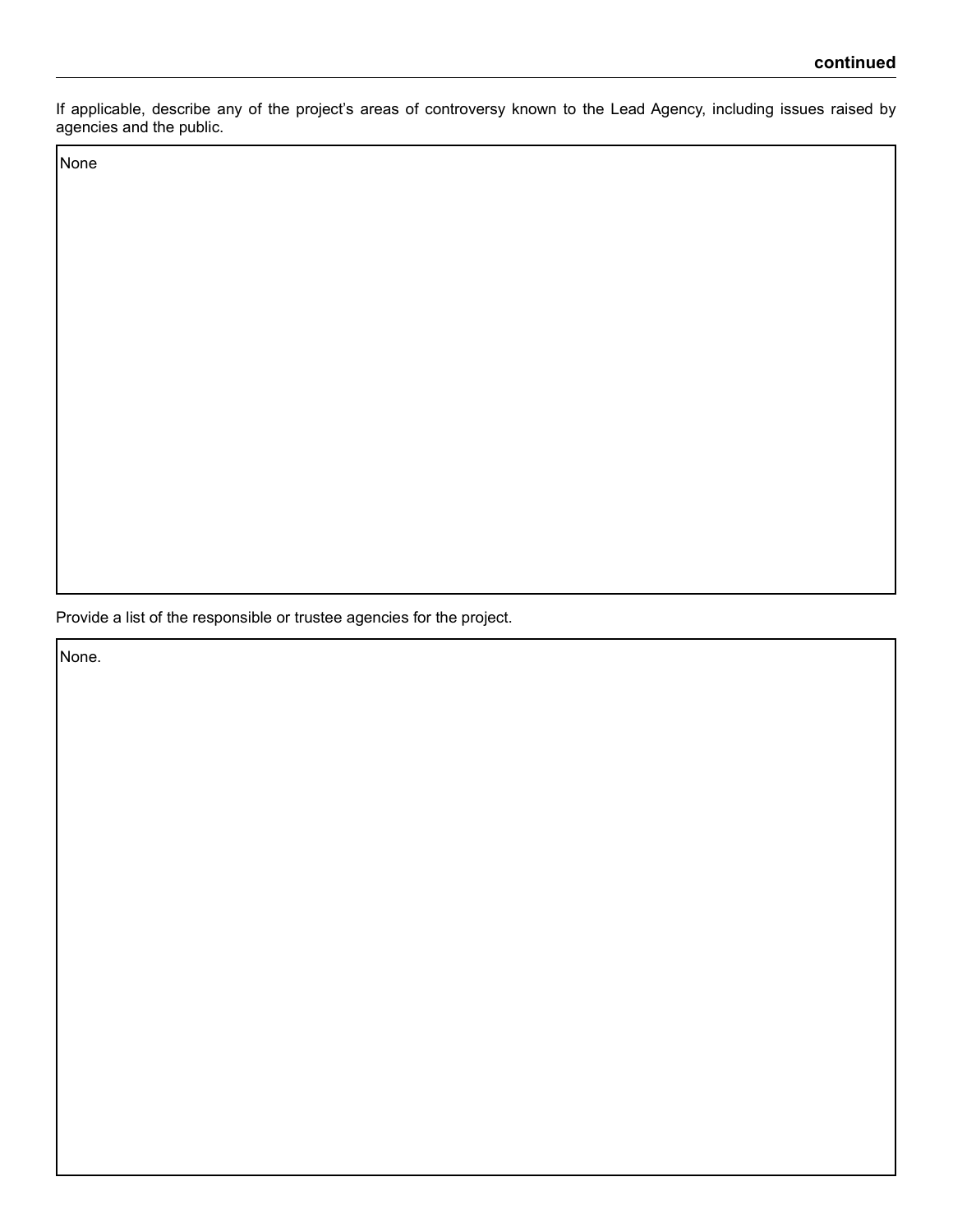# **Chapter 4 Mitigation Monitoring and** Reporting Program

This Mitigation Monitoring and Reporting Program (MMRP) has been formulated based upon the findings of the Initial Study/Mitigated Negative Declaration (IS/MND) for water system improvements for FMHS and the consolidation of services by LCWD. The MMRP lists mitigation measures recommended in the IS/MND for the Project and identifies monitoring and reporting requirements.

**[Table 1-1](#page-3-0)** presents the mitigation measures identified for the proposed Project. Each mitigation measure is identified with an acronym of the topical section to which it pertains, a hyphen, and the mitigation measure number. For example, AQ-2 would be the second mitigation measure identified in the Air Quality analysis of the IS/MND.

The first column of **[Table 1-1](#page-3-0)** identifies the mitigation measure. The second column, entitled "When Monitoring is to Occur," identifies the time the mitigation measure should be initiated. The third column, "Frequency of Monitoring," identifies the frequency of the monitoring of the mitigation measure. The fourth column, "Agency Responsible for Monitoring," names the public agency ultimately responsible for ensuring that the mitigation measure is implemented. The last columns will be used by the District to ensure that individual mitigation measures have been complied with and monitored.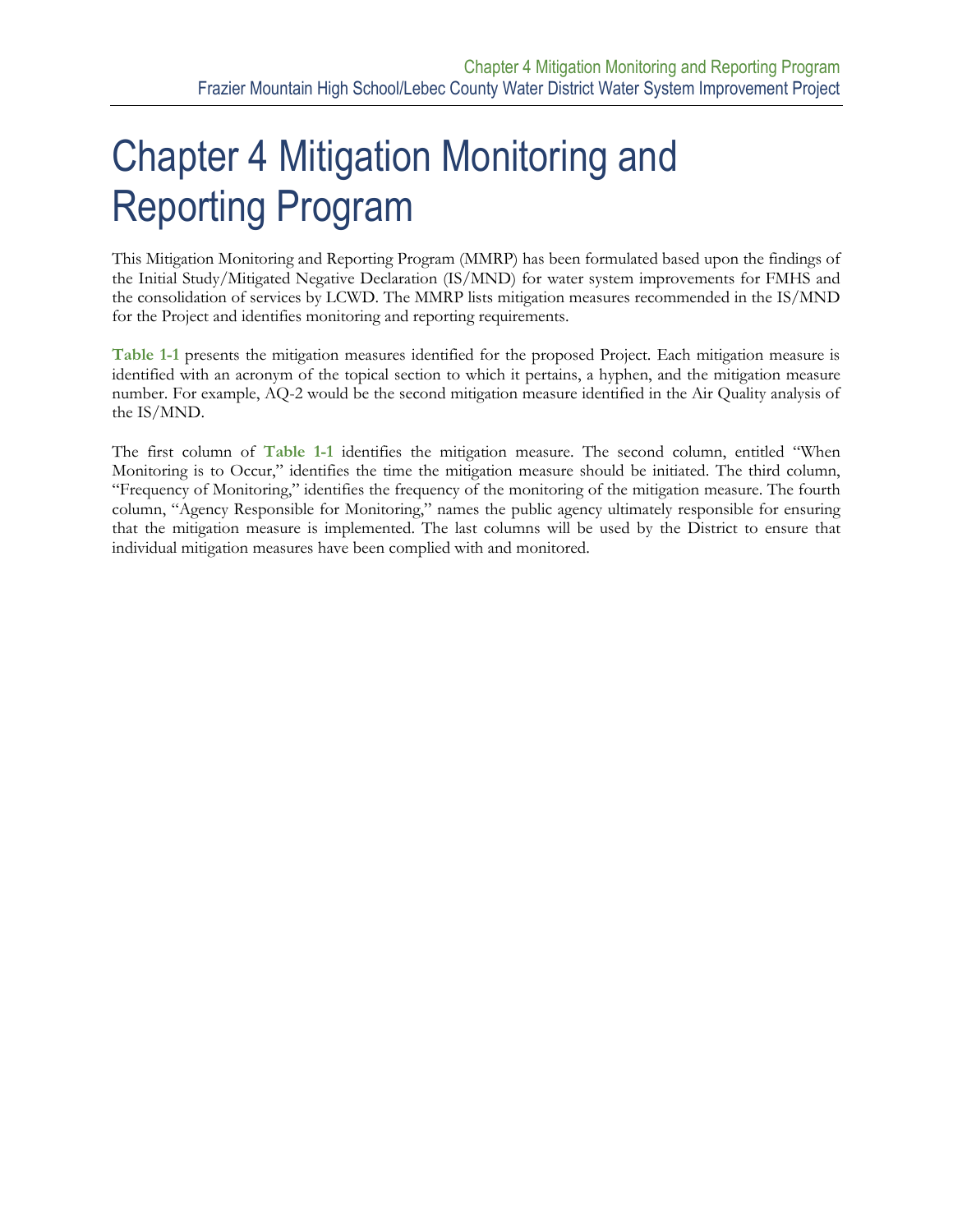#### **Table 1-1. Mitigation Monitoring and Reporting Program**

<span id="page-3-0"></span>

| <b>Mitigation Monitoring and Reporting Program</b>                                                                                                                                                                                                                                                                                                                                                                                                                                                                                                                                                                                                                                                                                                                                                                                                                                                                                                                                                                                                                                                                                                                                                                                                                                                                                                                                                                                                                                                                                                                          |                                       |                                          |                                                              |                                              |                                             |  |
|-----------------------------------------------------------------------------------------------------------------------------------------------------------------------------------------------------------------------------------------------------------------------------------------------------------------------------------------------------------------------------------------------------------------------------------------------------------------------------------------------------------------------------------------------------------------------------------------------------------------------------------------------------------------------------------------------------------------------------------------------------------------------------------------------------------------------------------------------------------------------------------------------------------------------------------------------------------------------------------------------------------------------------------------------------------------------------------------------------------------------------------------------------------------------------------------------------------------------------------------------------------------------------------------------------------------------------------------------------------------------------------------------------------------------------------------------------------------------------------------------------------------------------------------------------------------------------|---------------------------------------|------------------------------------------|--------------------------------------------------------------|----------------------------------------------|---------------------------------------------|--|
| <b>Mitigation Measure/Condition of Approval</b>                                                                                                                                                                                                                                                                                                                                                                                                                                                                                                                                                                                                                                                                                                                                                                                                                                                                                                                                                                                                                                                                                                                                                                                                                                                                                                                                                                                                                                                                                                                             | <b>When Monitoring is</b><br>to Occur | <b>Frequency of</b><br><b>Monitoring</b> | <b>Agency</b><br><b>Responsible for</b><br><b>Monitoring</b> | <b>Method to Verify</b><br><b>Compliance</b> | <b>Verification of</b><br><b>Compliance</b> |  |
|                                                                                                                                                                                                                                                                                                                                                                                                                                                                                                                                                                                                                                                                                                                                                                                                                                                                                                                                                                                                                                                                                                                                                                                                                                                                                                                                                                                                                                                                                                                                                                             | <b>Biological Resources</b>           |                                          |                                                              |                                              |                                             |  |
| <b>BIO-1 (WEAP Training):</b>                                                                                                                                                                                                                                                                                                                                                                                                                                                                                                                                                                                                                                                                                                                                                                                                                                                                                                                                                                                                                                                                                                                                                                                                                                                                                                                                                                                                                                                                                                                                               |                                       |                                          |                                                              |                                              |                                             |  |
| Prior to initiating construction activities (including staging and mobilization), all<br>personnel associated with Project construction shall attend mandatory Worker<br>Environmental Awareness Program (WEAP) training, conducted by a qualified<br>biologist, to aid workers in identifying special status resources that may occur in the<br>Project area. The specifics of this program shall include identification of the sensitive<br>species and suitable habitats, a description of the regulatory status and general<br>ecological characteristics of sensitive resources, and review of the limits of<br>construction and mitigation measures required to reduce impacts to biological<br>resources within the work area. This training will specifically discuss the conservation<br>status of the California condor, in addition to all other special status species, describe<br>the laws and regulations in place to provide protection of these species, identify the<br>penalties for violation of applicable environmental laws and regulations, and a list of<br>required protective measures to avoid "take." A fact sheet conveying this information,<br>along with photographs or illustrations of sensitive species with potential to occur<br>onsite, shall also be prepared for distribution to all contractors, their employees, and<br>all other personnel involved with construction of the Project. All employees shall sign<br>a form documenting that they have attended WEAP training and understand the<br>information presented to them. | Prior to construction                 | During Construction<br>activities        | LCWD                                                         |                                              |                                             |  |
| <b>BIO-2 (Construction Operational Hours):</b>                                                                                                                                                                                                                                                                                                                                                                                                                                                                                                                                                                                                                                                                                                                                                                                                                                                                                                                                                                                                                                                                                                                                                                                                                                                                                                                                                                                                                                                                                                                              |                                       |                                          |                                                              |                                              |                                             |  |
| Construction shall be conducted during daylight hours to reduce disturbance to<br>wildlife that could be foraging within work areas.                                                                                                                                                                                                                                                                                                                                                                                                                                                                                                                                                                                                                                                                                                                                                                                                                                                                                                                                                                                                                                                                                                                                                                                                                                                                                                                                                                                                                                        | During Construction<br>activities     | During Construction<br>activities        | <b>LCWD</b>                                                  |                                              |                                             |  |
| <b>BIO-3 (Best Management Practices):</b>                                                                                                                                                                                                                                                                                                                                                                                                                                                                                                                                                                                                                                                                                                                                                                                                                                                                                                                                                                                                                                                                                                                                                                                                                                                                                                                                                                                                                                                                                                                                   |                                       |                                          |                                                              |                                              |                                             |  |
| The Project proponent will ensure that all workers employ the following best<br>management practices (BMPs) in order to avoid and minimize potential impacts to<br>special status species:<br>BIO-3a: Vehicles shall observe a 15-mph speed limit while on unpaved<br>access routes.<br>BIO -3b: Workers shall inspect areas beneath parked vehicles prior to<br>mobilization. If special status species are detected beneath vehicles, the<br>individual will either be allowed to leave of its own volition or will be captured<br>by the qualified biologist (must possess appropriate collecting/handling<br>permits) and relocated out of harm's way to the nearest suitable habitat<br>beyond the influence of the Project work area. "Take" of listed (rare,                                                                                                                                                                                                                                                                                                                                                                                                                                                                                                                                                                                                                                                                                                                                                                                                         | During Construction<br>activities     | During Construction<br>activities        | LCWD                                                         |                                              |                                             |  |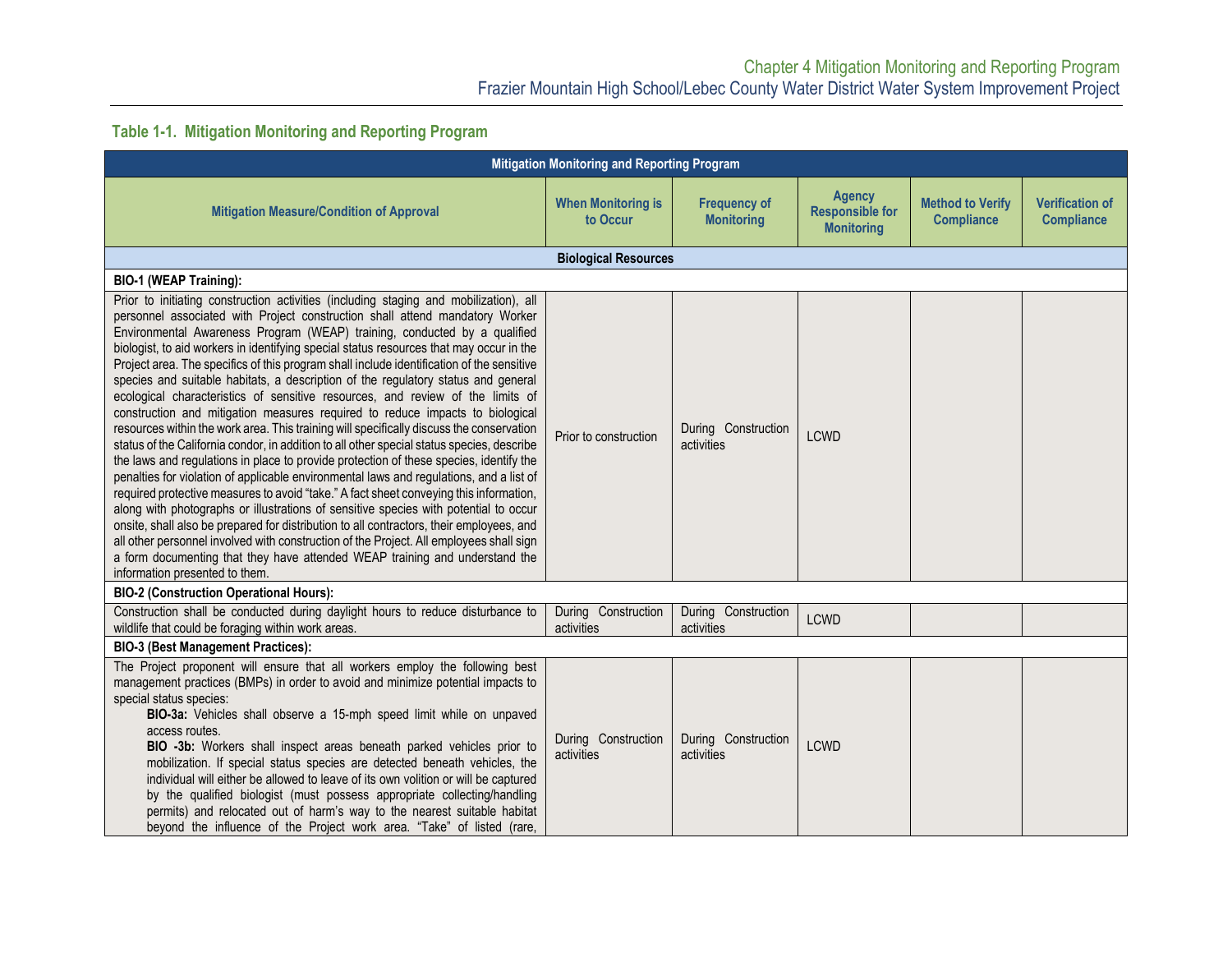#### Chapter 4 Mitigation Monitoring and Reporting Program Frazier Mountain High School/Lebec County Water District Water System Improvement Project

| <b>Mitigation Monitoring and Reporting Program</b>                                                                                                                                                                                                                                                                                                                                                                                                                                                                                                                                                                                                                                                                                                                                                                                                                                                                                                           |                                       |                                             |                                                              |                                              |                                             |  |
|--------------------------------------------------------------------------------------------------------------------------------------------------------------------------------------------------------------------------------------------------------------------------------------------------------------------------------------------------------------------------------------------------------------------------------------------------------------------------------------------------------------------------------------------------------------------------------------------------------------------------------------------------------------------------------------------------------------------------------------------------------------------------------------------------------------------------------------------------------------------------------------------------------------------------------------------------------------|---------------------------------------|---------------------------------------------|--------------------------------------------------------------|----------------------------------------------|---------------------------------------------|--|
| <b>Mitigation Measure/Condition of Approval</b>                                                                                                                                                                                                                                                                                                                                                                                                                                                                                                                                                                                                                                                                                                                                                                                                                                                                                                              | <b>When Monitoring is</b><br>to Occur | <b>Frequency of</b><br><b>Monitoring</b>    | <b>Agency</b><br><b>Responsible for</b><br><b>Monitoring</b> | <b>Method to Verify</b><br><b>Compliance</b> | <b>Verification of</b><br><b>Compliance</b> |  |
| threatened, or endangered) is prohibited. If a listed species is observed within<br>the Project area, the biologist will stop work and contact the appropriate<br>regulatory agency (CDFW and/or USFWS) for guidance on how to proceed.<br>BIO -3c: The presence of any special status species and/or any wildlife<br>mortalities will be reported to the Project's designated biologist and the<br>appropriate regulatory agencies (CDFW, USFWS, California State Parks<br>Department, Tejon Ranch Conservancy, etc.).                                                                                                                                                                                                                                                                                                                                                                                                                                      |                                       |                                             |                                                              |                                              |                                             |  |
| BIO-4 (Avoidance):                                                                                                                                                                                                                                                                                                                                                                                                                                                                                                                                                                                                                                                                                                                                                                                                                                                                                                                                           |                                       |                                             |                                                              |                                              |                                             |  |
| The Project's construction activities shall occur, if feasible, between September 1<br>and January 31 (outside of nesting bird season) in an effort to avoid impacts to listed<br>species.                                                                                                                                                                                                                                                                                                                                                                                                                                                                                                                                                                                                                                                                                                                                                                   | Prior to construction                 | During nesting<br>season                    | <b>LCWD</b>                                                  |                                              |                                             |  |
| BIO-5 (Pre-construction Survey):                                                                                                                                                                                                                                                                                                                                                                                                                                                                                                                                                                                                                                                                                                                                                                                                                                                                                                                             |                                       |                                             |                                                              |                                              |                                             |  |
| A qualified biologist shall conduct pre-construction surveys specific to the following<br>species:<br>BIO -5a Nesting Birds: If activities must occur within nesting bird season<br>(February 1 to August 31), The survey shall include the proposed work area<br>and surrounding lands within 500 feet. If no active nests are observed, no<br>further mitigation is required. Raptor nests are considered "active" upon the<br>nest-building stage. All other nests are considered "active" by the presence of<br>eggs or young.<br>BIO-5b Herpetological; Mammals; and Bees: A pre-construction survey of<br>Project areas within 30 days prior to vegetation clearing or ground disturbing<br>activities. Environmentally sensitive areas will be flagged for avoidance. If<br>suitable habitat for regionally occurring special status reptiles and amphibians<br>is detected on pre-construction surveys, construction monitoring will be<br>required. | February 1 to<br>September 15         | 30-days prior                               | <b>LCWD</b>                                                  |                                              |                                             |  |
| BIO -6 (Establish Buffers):                                                                                                                                                                                                                                                                                                                                                                                                                                                                                                                                                                                                                                                                                                                                                                                                                                                                                                                                  |                                       |                                             |                                                              |                                              |                                             |  |
| On discovery of any active nests or listed species near work areas, the biologist shall<br>determine appropriate construction setback distances based on applicable CDFW<br>and/or USFWS guidelines and/or the biology of the species in question. Construction<br>buffers shall be identified with flagging, fencing, or other easily visible means, and<br>shall be maintained until the biologist has determined that the nestlings have fledged,<br>or construction has finished in that area.                                                                                                                                                                                                                                                                                                                                                                                                                                                           | On discovery                          | During Construction<br>activities as needed | <b>LCWD</b>                                                  |                                              |                                             |  |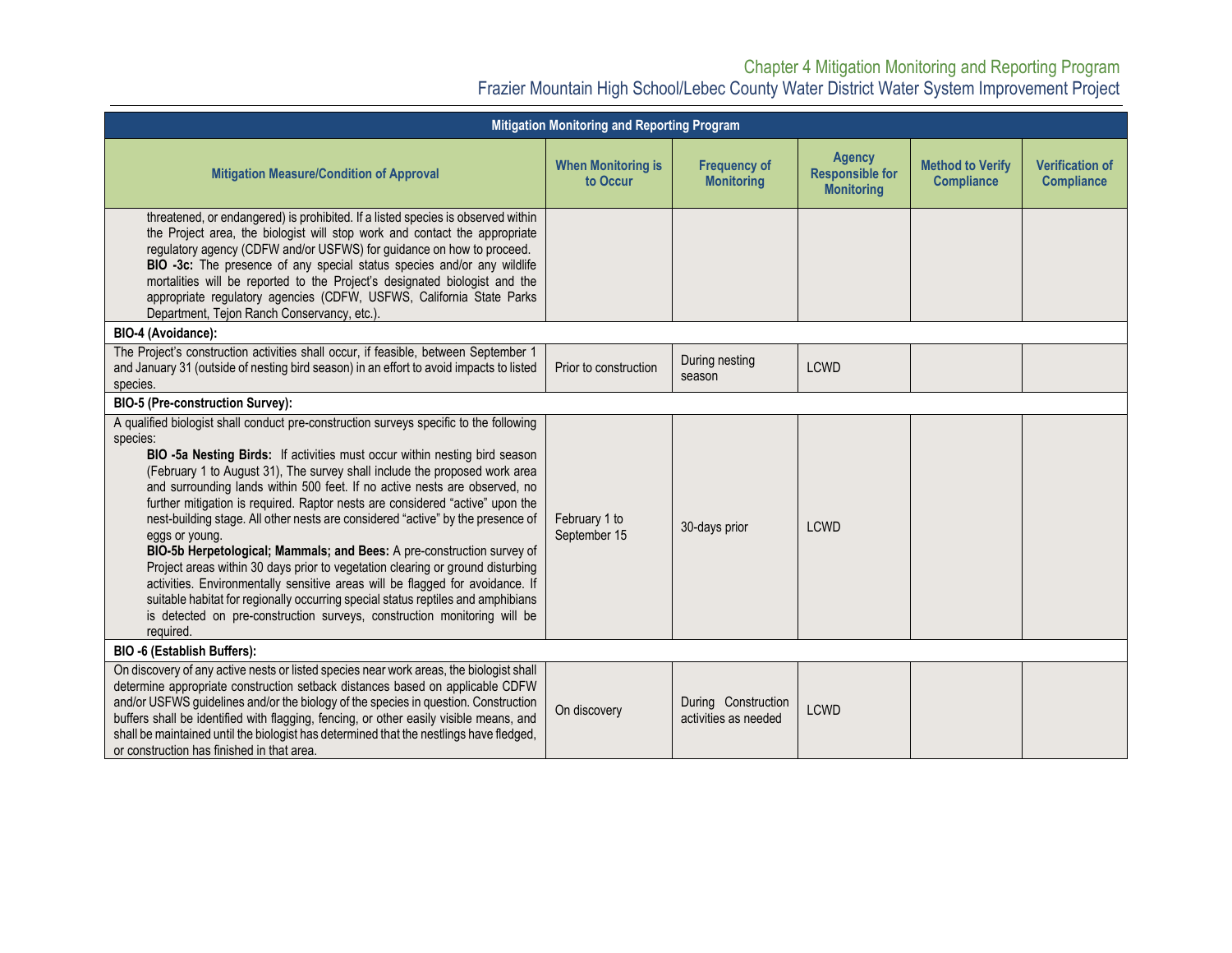#### Chapter 4 Mitigation Monitoring and Reporting Program Frazier Mountain High School/Lebec County Water District Water System Improvement Project

| Mitigation Monitoring and Reporting Program                                                                                                                                                                                                                                                                                                                                                                                                                                                                                                                                                                                                                                                                                                                                                                                                                                                                                                                                                                 |                                                              |                                             |                                                              |                                              |                                             |  |
|-------------------------------------------------------------------------------------------------------------------------------------------------------------------------------------------------------------------------------------------------------------------------------------------------------------------------------------------------------------------------------------------------------------------------------------------------------------------------------------------------------------------------------------------------------------------------------------------------------------------------------------------------------------------------------------------------------------------------------------------------------------------------------------------------------------------------------------------------------------------------------------------------------------------------------------------------------------------------------------------------------------|--------------------------------------------------------------|---------------------------------------------|--------------------------------------------------------------|----------------------------------------------|---------------------------------------------|--|
| <b>Mitigation Measure/Condition of Approval</b>                                                                                                                                                                                                                                                                                                                                                                                                                                                                                                                                                                                                                                                                                                                                                                                                                                                                                                                                                             | <b>When Monitoring is</b><br>to Occur                        | <b>Frequency of</b><br><b>Monitoring</b>    | <b>Agency</b><br><b>Responsible for</b><br><b>Monitoring</b> | <b>Method to Verify</b><br><b>Compliance</b> | <b>Verification of</b><br><b>Compliance</b> |  |
| BIO-7 (Monitor):                                                                                                                                                                                                                                                                                                                                                                                                                                                                                                                                                                                                                                                                                                                                                                                                                                                                                                                                                                                            |                                                              |                                             |                                                              |                                              |                                             |  |
| A qualified biologist will conduct a pre-activity clearance survey each day and remain<br>onsite to oversee all vegetation clearing and ground disturbing activities conducted<br>within suitable habitat for special status species that were identified in the pre-<br>construction surveys (BIO 5 a-b). The biological monitor must possess required<br>collecting/handling permits. If a special status species is observed within Project<br>areas, the biologist will stop work order and the individual will either be allowed to<br>leave of its own volition or will be captured by the qualified biologist and relocated<br>out of harm's way to the nearest suitable habitat beyond the influence of the Project<br>work area. "Take" of listed (rare, threatened, or endangered) is prohibited. If a listed<br>species is observed within the Project area, the biologist will stop work and contact<br>the appropriate regulatory agency (CDFW and/or USFWS) for guidance on how to<br>proceed | Prior to construction                                        | During Construction<br>activities as needed | <b>LCWD</b>                                                  |                                              |                                             |  |
| <b>BIO-8 (Focused Survey):</b>                                                                                                                                                                                                                                                                                                                                                                                                                                                                                                                                                                                                                                                                                                                                                                                                                                                                                                                                                                              |                                                              |                                             |                                                              |                                              |                                             |  |
| A qualified botanist/biologist shall conduct focused botanical surveys according to<br>CDFW's Protocols for Surveying and Evaluating Impacts to Special Status Native<br>Plant Populations and Sensitive Natural Communities (2018).                                                                                                                                                                                                                                                                                                                                                                                                                                                                                                                                                                                                                                                                                                                                                                        | Prior to construction                                        | During Construction<br>activities as needed | <b>LCWD</b>                                                  |                                              |                                             |  |
| <b>BIO-9 (Formal Consultation):</b>                                                                                                                                                                                                                                                                                                                                                                                                                                                                                                                                                                                                                                                                                                                                                                                                                                                                                                                                                                         |                                                              |                                             |                                                              |                                              |                                             |  |
| If rare plant individuals or populations or sensitive natural communities are detected<br>within Project work areas during the focused botanical survey, the Project proponent<br>shall initiate consultation with CDFW and/or USFWS. If CDFW and/or USFWS<br>determines that "take" cannot be avoided, the Project proponent may be required to<br>obtain an Incidental Take Permit (ITP).                                                                                                                                                                                                                                                                                                                                                                                                                                                                                                                                                                                                                 | On discovery                                                 | During Construction<br>activities as needed | <b>LCWD</b>                                                  |                                              |                                             |  |
| <b>Cultural Resources</b>                                                                                                                                                                                                                                                                                                                                                                                                                                                                                                                                                                                                                                                                                                                                                                                                                                                                                                                                                                                   |                                                              |                                             |                                                              |                                              |                                             |  |
| CULT - 1 (Archaeological Remains):                                                                                                                                                                                                                                                                                                                                                                                                                                                                                                                                                                                                                                                                                                                                                                                                                                                                                                                                                                          |                                                              |                                             |                                                              |                                              |                                             |  |
| Should archaeological remains or artifacts be unearthed during any stage of Project<br>activities, work in the area of discovery shall cease until the area is evaluated by a<br>qualified archaeologist. If mitigation is warranted, the Project proponent shall abide<br>by recommendations of the archaeologist.                                                                                                                                                                                                                                                                                                                                                                                                                                                                                                                                                                                                                                                                                         | In the event<br>archaeological<br>resources are<br>uncovered | During excavation                           | <b>LCWD</b>                                                  |                                              |                                             |  |
| CULT - 2 (Human Remains):                                                                                                                                                                                                                                                                                                                                                                                                                                                                                                                                                                                                                                                                                                                                                                                                                                                                                                                                                                                   |                                                              |                                             |                                                              |                                              |                                             |  |
| In the event that any human remains are discovered on the APE, the Kern County<br>Coroner must be notified of the discovery (California Health and Safety Code,<br>Section 7050.5) and all activities in the immediate area of the find or in any nearby<br>area reasonably suspected to overlie adjacent human remains must cease until<br>appropriate and lawful measures have been implemented. If the Coroner determines<br>that the remains are not recent, but rather of Native American origin, the Coroner                                                                                                                                                                                                                                                                                                                                                                                                                                                                                          | In the event human<br>remains are<br>uncovered               | During excavation                           | <b>LCWD</b>                                                  |                                              |                                             |  |